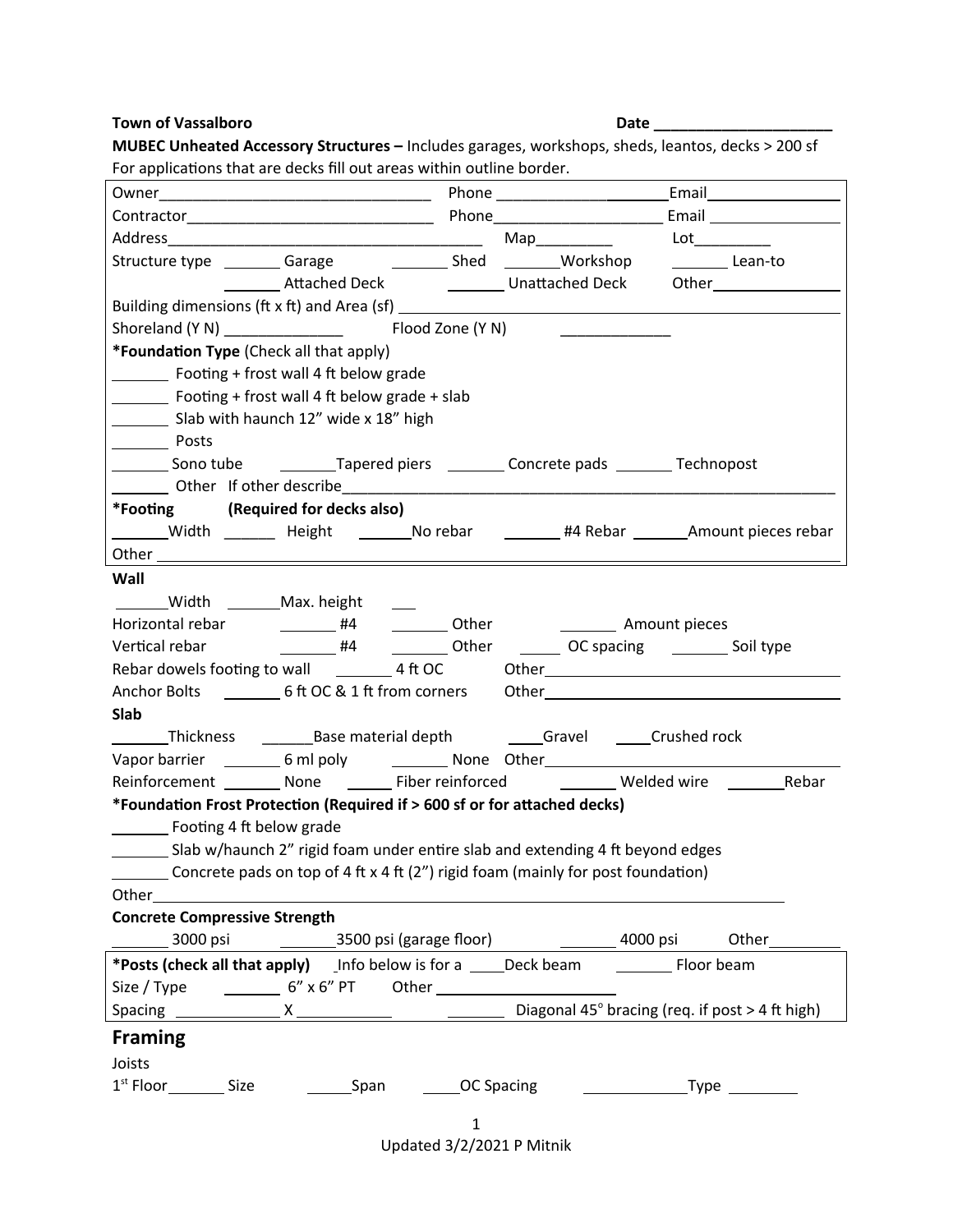|                                                                                                          |                         |                                  |                                                                                         | _Type _______                                                                                                                                                                                                                      |  |  |  |  |  |
|----------------------------------------------------------------------------------------------------------|-------------------------|----------------------------------|-----------------------------------------------------------------------------------------|------------------------------------------------------------------------------------------------------------------------------------------------------------------------------------------------------------------------------------|--|--|--|--|--|
| $*$                                                                                                      | Deck #1__________ Size  | _______Span                      | ______OC Spacing                                                                        | _Type $\rule{1em}{0.15mm}$<br><u> 1990 - John Harry Barn, mars a</u>                                                                                                                                                               |  |  |  |  |  |
| Deck #2 _________ Size                                                                                   |                         |                                  | Span CC Spacing                                                                         | $\sqrt{ }$ Type                                                                                                                                                                                                                    |  |  |  |  |  |
|                                                                                                          |                         |                                  | Type - Indicate KD, PT, LVL, PSL, TJI. floor truss, ect. __________                     |                                                                                                                                                                                                                                    |  |  |  |  |  |
| <b>Beams</b>                                                                                             |                         |                                  |                                                                                         |                                                                                                                                                                                                                                    |  |  |  |  |  |
|                                                                                                          |                         |                                  |                                                                                         |                                                                                                                                                                                                                                    |  |  |  |  |  |
|                                                                                                          |                         |                                  |                                                                                         |                                                                                                                                                                                                                                    |  |  |  |  |  |
| $\ast$                                                                                                   |                         |                                  | _____Number                                                                             | $\begin{array}{c}\n\text{---}\n\end{array}$ $\begin{array}{c}\n\text{Type}\n\end{array}$                                                                                                                                           |  |  |  |  |  |
| Deck #2 Size                                                                                             |                         | ___________Span __________Number |                                                                                         |                                                                                                                                                                                                                                    |  |  |  |  |  |
|                                                                                                          |                         |                                  | Beam span is the distance between posts and/or foundation. Generally is < 8 ft          |                                                                                                                                                                                                                                    |  |  |  |  |  |
|                                                                                                          |                         |                                  |                                                                                         |                                                                                                                                                                                                                                    |  |  |  |  |  |
|                                                                                                          |                         |                                  |                                                                                         | Material Material Material Material Material Material Material Material Material Material Material Material Material Material Material Material Material Material Material Material Material Material Material Material Materi     |  |  |  |  |  |
|                                                                                                          |                         |                                  | Wall studs ____________ Size ______________________OC spacing __________________ Height |                                                                                                                                                                                                                                    |  |  |  |  |  |
| Exterior sheathing ___________ Thickness                                                                 |                         |                                  |                                                                                         |                                                                                                                                                                                                                                    |  |  |  |  |  |
|                                                                                                          |                         |                                  |                                                                                         | Water resistant barrier <b>by Common Lines Common Typar Common Lines Common Common Common Common Common Common Common Common Common Common Common Common Common Common Common Common Common Common Common Common Common Common</b> |  |  |  |  |  |
|                                                                                                          |                         |                                  |                                                                                         |                                                                                                                                                                                                                                    |  |  |  |  |  |
|                                                                                                          |                         |                                  |                                                                                         | Garage door header eave side ________ Width door _______________________ Header size and number                                                                                                                                    |  |  |  |  |  |
| LVL may be required if garage door width is 8 ft or more.                                                |                         |                                  |                                                                                         |                                                                                                                                                                                                                                    |  |  |  |  |  |
| Roof / Ceiling                                                                                           |                         |                                  |                                                                                         |                                                                                                                                                                                                                                    |  |  |  |  |  |
|                                                                                                          |                         |                                  |                                                                                         | Type __________ Attic space ____________ Cathedral ____________ Combination __________ Truss                                                                                                                                       |  |  |  |  |  |
|                                                                                                          |                         |                                  |                                                                                         |                                                                                                                                                                                                                                    |  |  |  |  |  |
|                                                                                                          |                         |                                  |                                                                                         | Cathedral - Ridge beam ____________ Size ____________Span ______________________________Describe end support                                                                                                                       |  |  |  |  |  |
| Rafters                                                                                                  | <u>___________</u> Size | Span Span                        |                                                                                         | OC spacing                                                                                                                                                                                                                         |  |  |  |  |  |
| Ceiling joist                                                                                            | <u>sale</u> Size        | ____________Span                 |                                                                                         | OC spacing                                                                                                                                                                                                                         |  |  |  |  |  |
|                                                                                                          |                         |                                  |                                                                                         |                                                                                                                                                                                                                                    |  |  |  |  |  |
|                                                                                                          |                         |                                  | Roof Ventilation ______________ Soffit ___________ Ridge _________ Proper               | Gable end                                                                                                                                                                                                                          |  |  |  |  |  |
| Sheathing                                                                                                |                         |                                  |                                                                                         |                                                                                                                                                                                                                                    |  |  |  |  |  |
| *Deck Connections (Applies also to floor of building on posts)                                           |                         |                                  |                                                                                         |                                                                                                                                                                                                                                    |  |  |  |  |  |
| Attached deck ledger to existing structure __________ 1/2 " dia bolts, nuts, washers (recommended)       |                         |                                  |                                                                                         |                                                                                                                                                                                                                                    |  |  |  |  |  |
|                                                                                                          |                         |                                  |                                                                                         |                                                                                                                                                                                                                                    |  |  |  |  |  |
| spacing                                                                                                  |                         |                                  |                                                                                         |                                                                                                                                                                                                                                    |  |  |  |  |  |
| Joist to ledger _________ Joist hanger (recommended)                                                     |                         |                                  |                                                                                         |                                                                                                                                                                                                                                    |  |  |  |  |  |
|                                                                                                          |                         |                                  |                                                                                         | Joist to beam __________ Hurricane tie (recommended) Other _____________________                                                                                                                                                   |  |  |  |  |  |
| <b>Example 1</b> Bottom connector anchored in footing                                                    |                         |                                  |                                                                                         |                                                                                                                                                                                                                                    |  |  |  |  |  |
| Post Connection to Beam _______ Post top cap __________ Notch with 1/2 inch carriage bolts, washes, nuts |                         |                                  |                                                                                         |                                                                                                                                                                                                                                    |  |  |  |  |  |
| (side attachment prohibited)<br>Lootify the above information to be true to the best of my knowledge     |                         |                                  |                                                                                         |                                                                                                                                                                                                                                    |  |  |  |  |  |
|                                                                                                          |                         |                                  |                                                                                         |                                                                                                                                                                                                                                    |  |  |  |  |  |

I certify the above information to be true to the best of my knowledge

Signature of contractor or property owner density and the Date

## **Approval of Plans**

 $\overline{a}$ 

 $\overline{\phantom{0}}$ 

By virtue of this signature, the plans submitted are complete and consistent with the Maine Uniform Building and Energy Code.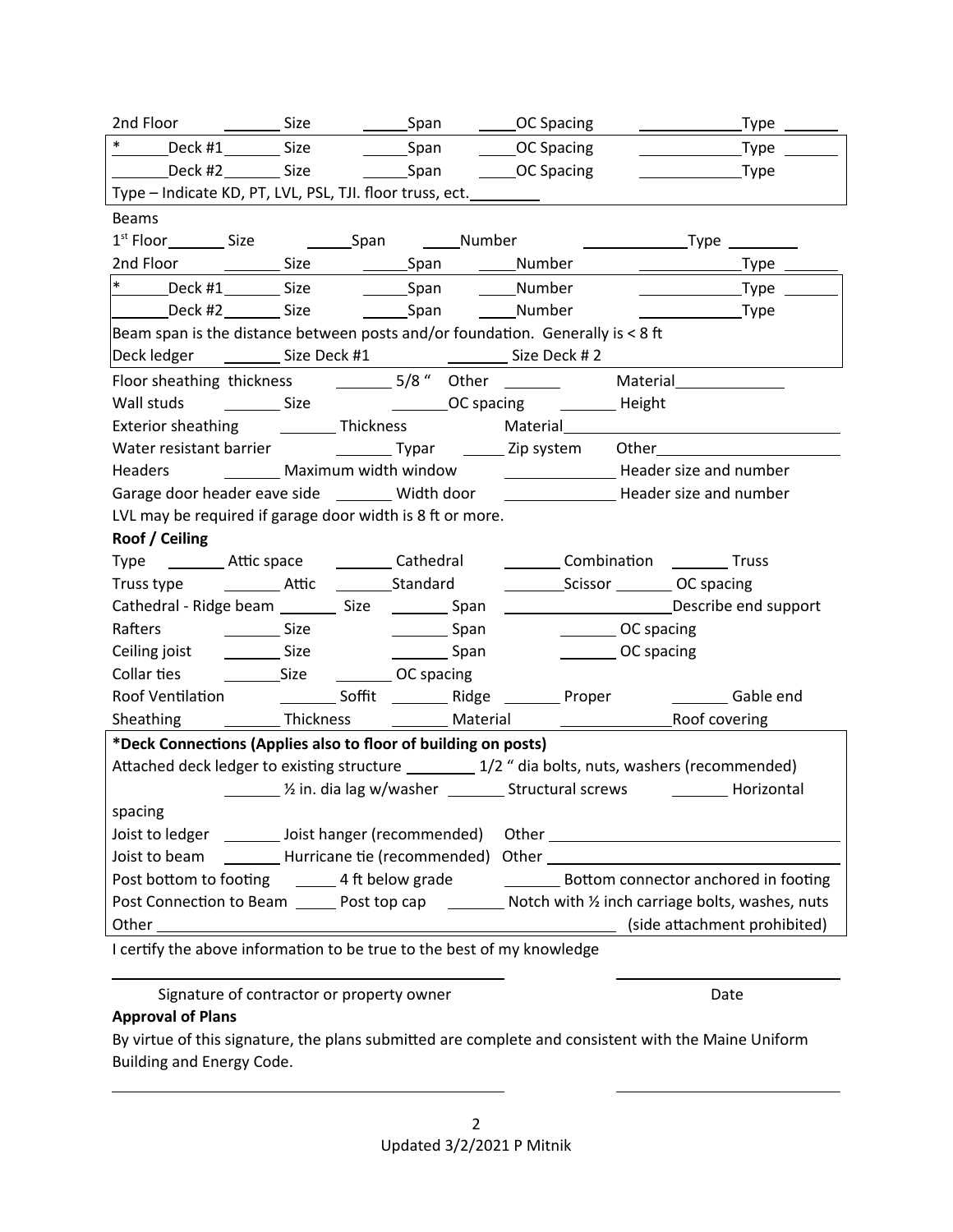Building Inspector **Date** 

## **Plan Incomplete or Inconsistent with MUBEC**

The following changes are necessary to meet code

The following sections are incomplete or need clarification

 $\overline{a}$